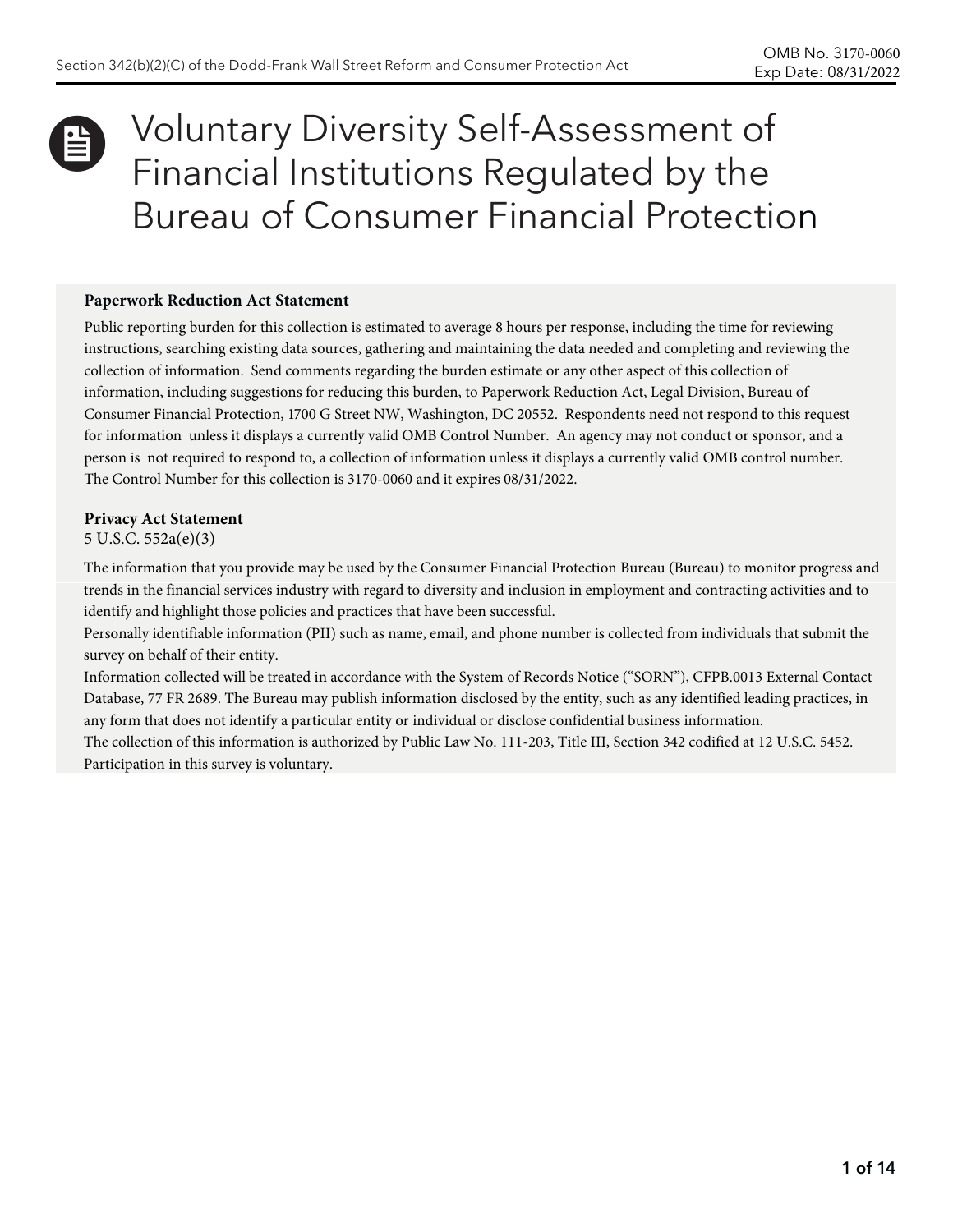## **Organization information**

The Bureau of Consumer Financial Protection (Bureau) provides this self-assessment instrument in support of the Interagency Policy Statement Establishing Joint Standards for Assessing Diversity Policies and Practices of Regulated Entities dated June 10, 2015. Pursuant to the Policy Statement, a self-assessment is voluntary. However, financial institutions conducting self-assessments of their diversity policies and practices against the Standards contained in the Policy Statement may use this instrument or their own assessment tool.

| Please provide<br>information about<br>your organization.                  | NAME OF ENTITY                           |                          |
|----------------------------------------------------------------------------|------------------------------------------|--------------------------|
|                                                                            | <b>STREET</b>                            |                          |
|                                                                            | <b>CITY</b>                              | <b>STATE</b><br>ZIP CODE |
|                                                                            | PERIOD COVERED BY ASSESSMENT             | DATE SUBMITTED           |
|                                                                            |                                          |                          |
| <b>Please list</b><br>diversity and<br>inclusion officer<br>or equivalent: | FULL NAME OF POINT OF CONTACT FOR ENTITY | POSITION TITLE           |
|                                                                            | <b>WORK PHONE</b><br>EMAIL               |                          |
|                                                                            | <b>FAX NUMBER</b>                        |                          |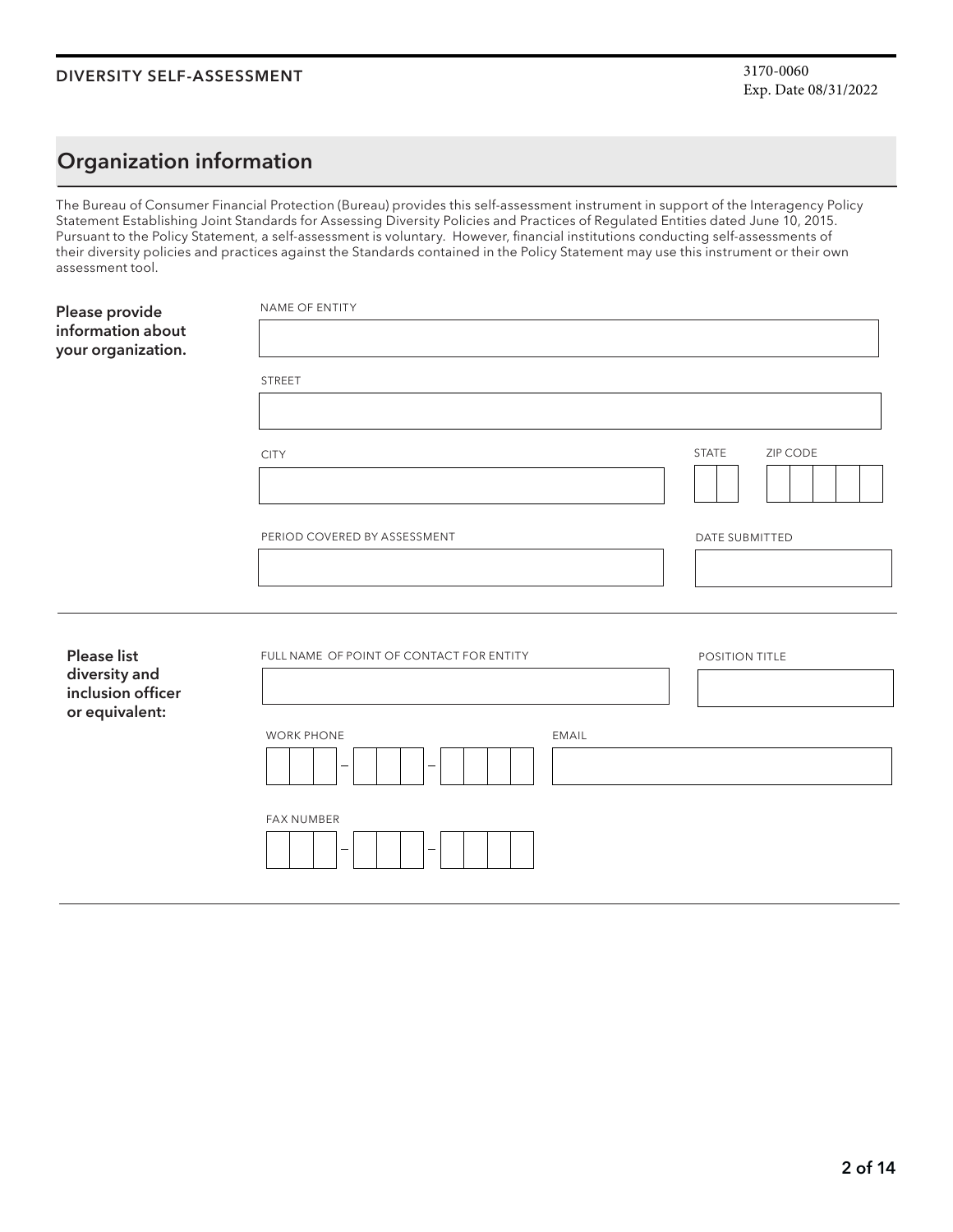## **Organization information cont.**

| <b>Please list</b><br>the supplier<br>diversity and<br>inclusion officer    | FULL NAME OF POINT OF CONTACT FOR ENTITY | POSITION TITLE |  |
|-----------------------------------------------------------------------------|------------------------------------------|----------------|--|
| or equivalent<br>(if different from<br>D&I Officer):                        | <b>WORK PHONE</b><br>-<br>-              | <b>EMAIL</b>   |  |
|                                                                             | <b>FAX NUMBER</b><br>$\qquad \qquad$     |                |  |
| Please list your<br>company's<br>diversity and<br>inclusion website<br>URL: | COMPANY'S WEBSITE OR URL                 |                |  |

**Please briefly include a description of the Financial Institution Covered by this Assessment (e.g., governance structure, workforce size, total assets, geographic location(s), and community characteristics).**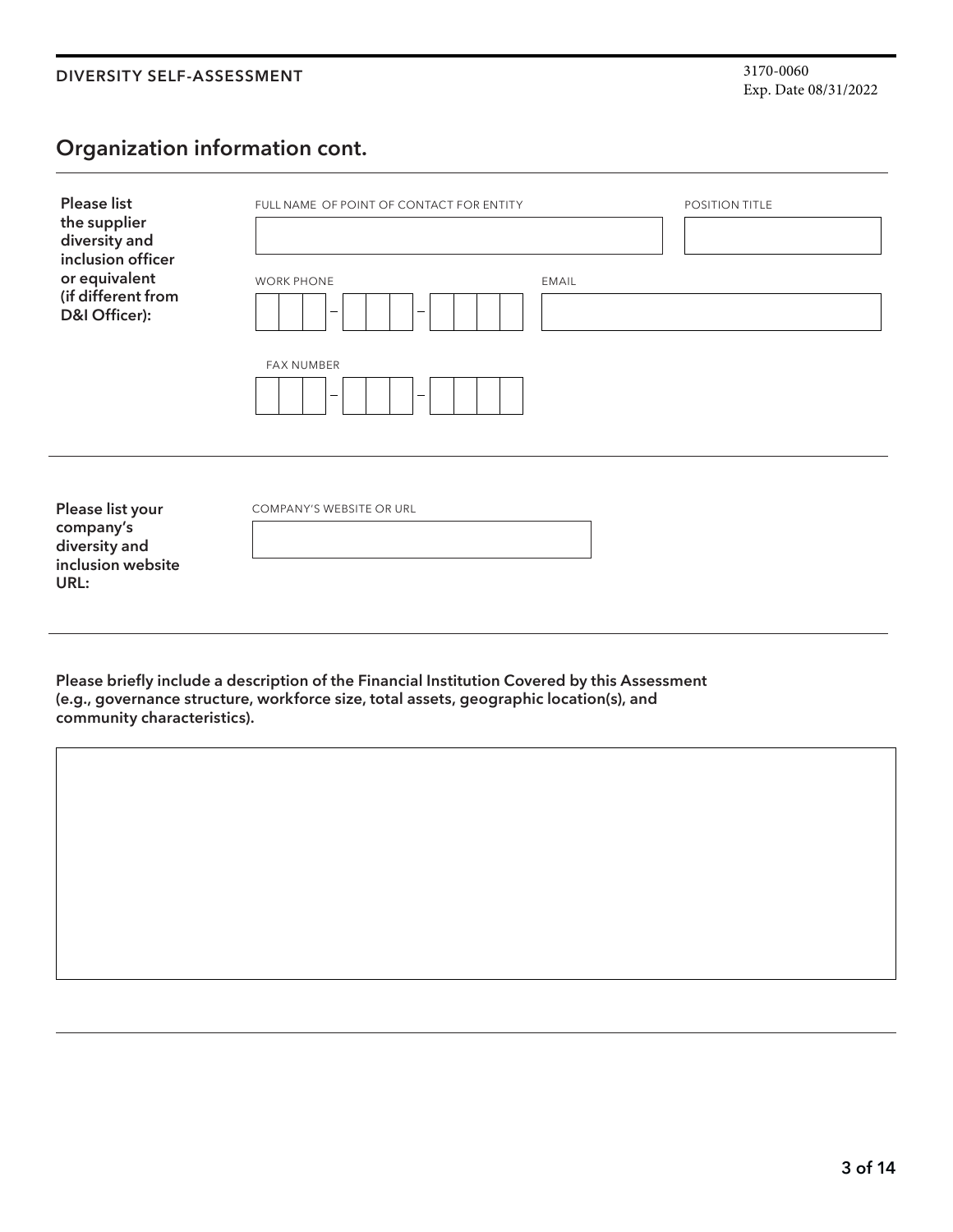## **Organizational Commitment to Diversity and Inclusion**

The leadership of an organization with successful diversity policies and practices demonstrates its commitment to diversity and inclusion. Leadership comes from the governing body, such as a board of directors, as well as senior officials and those managing the organization on a day-to-day basis. These Standards inform how an entity promotes diversity and inclusion in both employment and contracting and how it fosters a corporate culture that embraces diversity and inclusion.

| <b>POLICY &amp; PRACTICES STANDARDS</b>                                                                                                                                                                                                                                                    | <b>YES</b> | <b>NO</b> | <b>Activities that Support</b><br><b>Program Success or</b> |
|--------------------------------------------------------------------------------------------------------------------------------------------------------------------------------------------------------------------------------------------------------------------------------------------|------------|-----------|-------------------------------------------------------------|
| In a manner reflective of the individual entity's size and other<br>characteristics:                                                                                                                                                                                                       |            |           | <b>Program Challenges</b>                                   |
| The entity includes diversity and inclusion considerations<br>in both employment and contracting as an important part<br>of its strategic plan for recruiting and hiring, as well as for<br>promotion and retention.                                                                       |            |           |                                                             |
| The entity has a diversity and inclusion policy that is<br>approved and supported by senior leadership, including<br>senior management and the board of directors.                                                                                                                         |            |           |                                                             |
| The entity provides regular progress reports to the board<br>and senior management.                                                                                                                                                                                                        |            |           |                                                             |
| The entity regularly conducts training and provides<br>educational opportunities on equal employment<br>opportunity and on diversity and inclusion.                                                                                                                                        |            |           |                                                             |
| The entity has a senior-level official, preferably with<br>knowledge of and experience in diversity and inclusion<br>policies and practices, who oversees and directs the entity's<br>diversity and inclusion efforts.                                                                     |            |           |                                                             |
| The entity takes proactive steps to promote a diverse<br>pool of candidates, including women and minorities, in its<br>recruiting, hiring, promotion, and retention efforts, as well<br>as in its selection of board members, senior management,<br>and other senior leadership positions. |            |           |                                                             |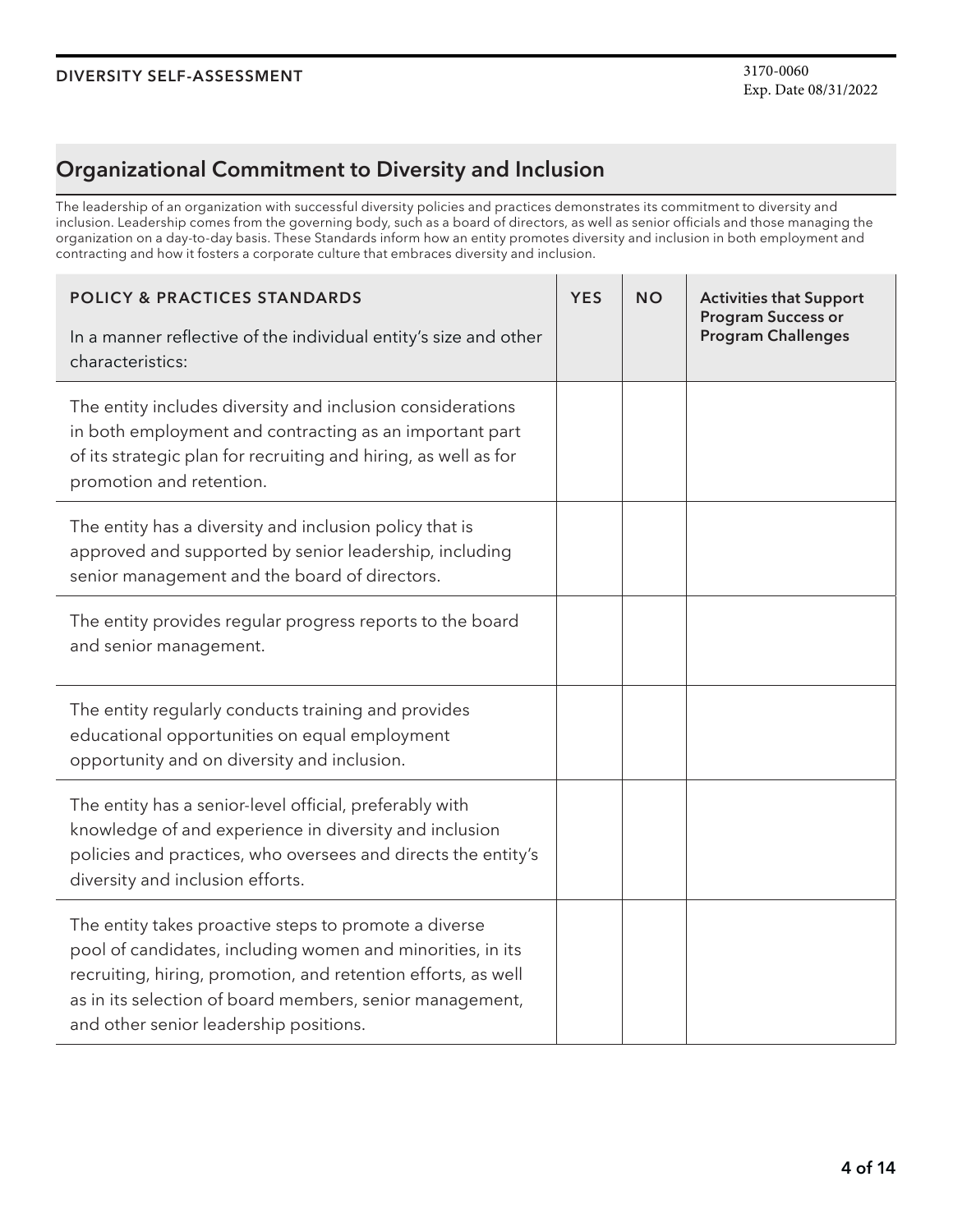## **Workforce Profile and Employment Practices**

Many entities promote the fair inclusion of minorities and women in their workforce by publicizing employment opportunities, creating relationships with minority and women professional organizations and educational institutions, creating a culture that values the contribution of all employees, and encouraging a focus on these objectives when evaluating the performance of managers. Entities with successful diversity and inclusion programs also regularly evaluate their programs and identify areas to be improved.

| <b>POLICY &amp; PRACTICES STANDARDS</b><br>In a manner reflective of the individual entity's<br>size and other characteristics:                                                                              | <b>YES</b> | <b>NO</b> | <b>Activities that Support Program</b><br><b>Success or Program Challenges</b> |
|--------------------------------------------------------------------------------------------------------------------------------------------------------------------------------------------------------------|------------|-----------|--------------------------------------------------------------------------------|
| The entity implements policies and practices<br>related to workforce diversity and inclusion<br>in a manner that complies with all applicable<br>laws.                                                       |            |           |                                                                                |
| The entity ensures equal employment<br>opportunities for all employees and applicants<br>for employment and does not engage in<br>unlawful employment discrimination based on<br>gender, race, or ethnicity. |            |           |                                                                                |

| <b>POLICY &amp; PRACTICES STANDARDS</b><br>The entity has policies and practices that create<br>diverse applicant pools for both internal and<br>external opportunities that may include: | <b>YES</b> | <b>NO</b> | <b>Activities that Support Program</b><br><b>Success or Program Challenges</b> |
|-------------------------------------------------------------------------------------------------------------------------------------------------------------------------------------------|------------|-----------|--------------------------------------------------------------------------------|
| Outreach to minority and women<br>organizations.                                                                                                                                          |            |           |                                                                                |
| Outreach to educational institutions serving<br>significant minority and women student<br>populations.                                                                                    |            |           |                                                                                |
| Participation in conferences, workshops, and<br>other events to attract minorities and women<br>and to inform them of employment and<br>promotion opportunities.                          |            |           |                                                                                |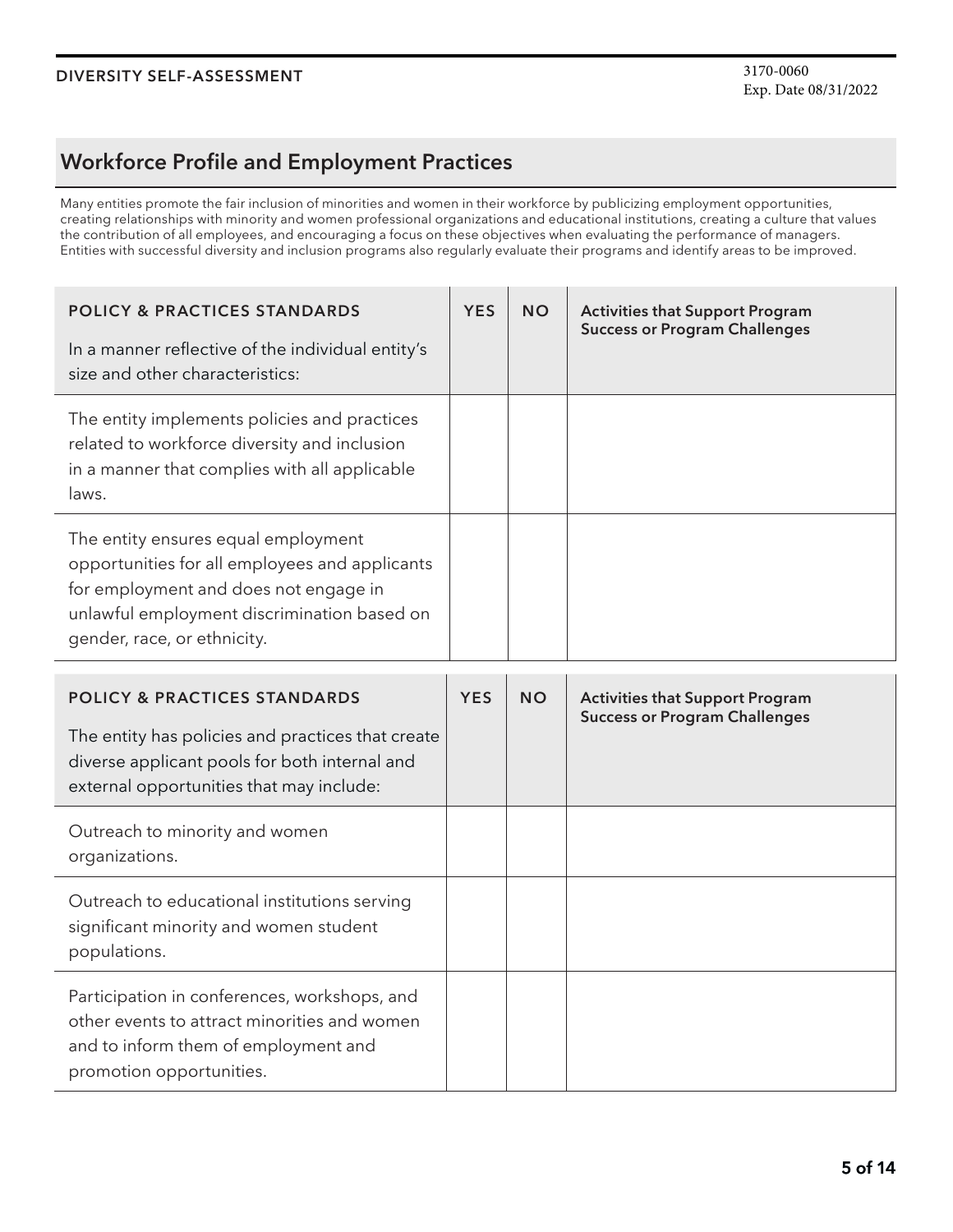## **Workforce Profile and Employment Practice cont.**

| <b>POLICY &amp; PRACTICES STANDARDS</b><br>In a manner reflective of the individual<br>entity's size and other characteristics:                                                                                                                                                                                                                                                                                          | <b>YES</b> | <b>NO</b> | <b>Activities that Support Program</b><br><b>Success or Program Challenges</b> |
|--------------------------------------------------------------------------------------------------------------------------------------------------------------------------------------------------------------------------------------------------------------------------------------------------------------------------------------------------------------------------------------------------------------------------|------------|-----------|--------------------------------------------------------------------------------|
| The entity utilizes both quantitative and<br>qualitative measurements to assess<br>its workforce diversity and inclusion<br>efforts. These efforts may be reflected,<br>for example, in applicant tracking, hiring,<br>promotions, separations (voluntary and<br>involuntary), career development, and<br>retention across all levels and occupations<br>of the entity, including the executive and<br>managerial ranks. |            |           |                                                                                |
| The entity holds management at all levels<br>accountable for diversity and inclusion<br>efforts, for example, by ensuring that such<br>efforts align with business strategies and<br>individual performance plans.                                                                                                                                                                                                       |            |           |                                                                                |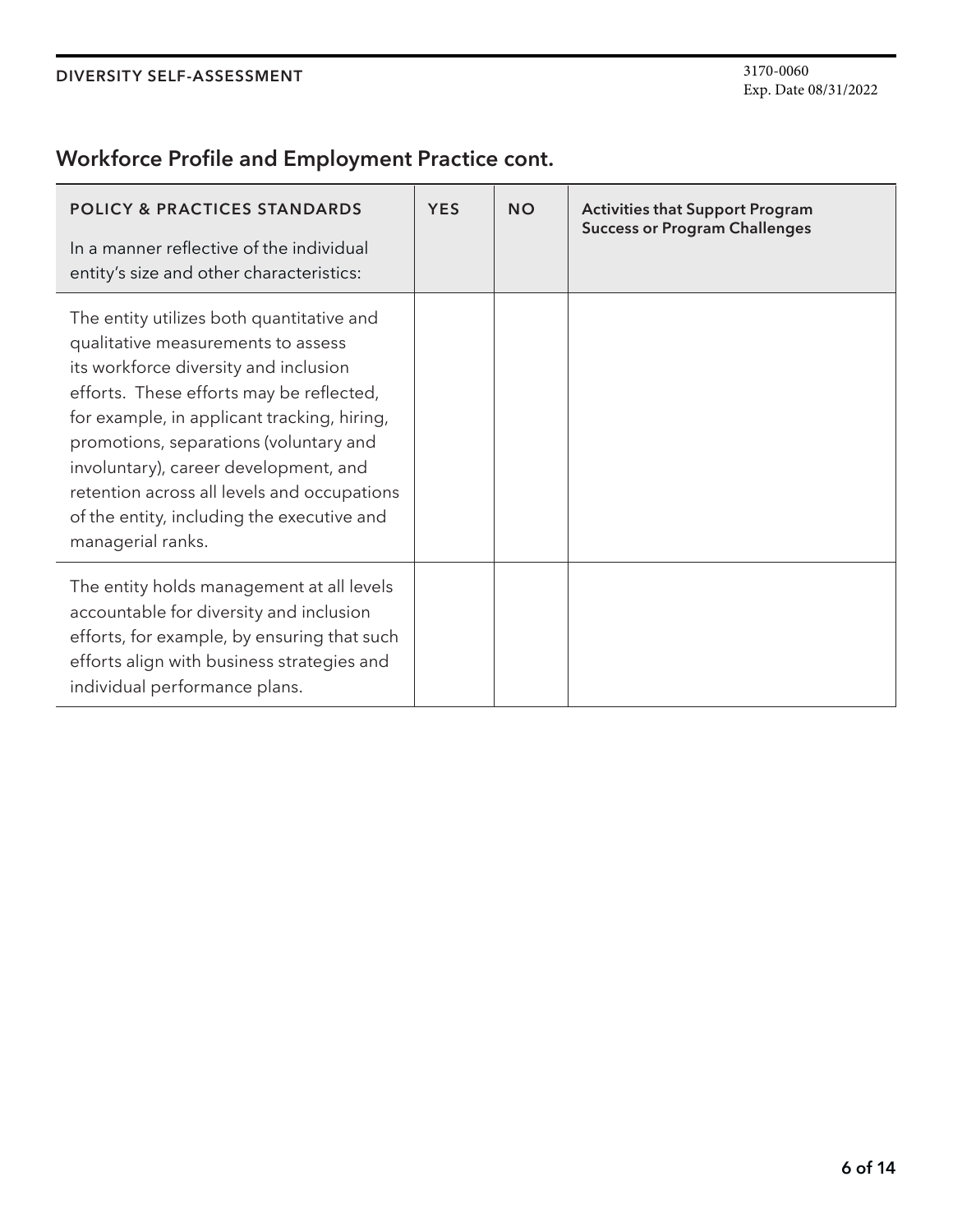### **Procurement and Business Practices—Supplier Diversity**

Companies increasingly understand the competitive advantage of having a broad selection of available suppliers to choose from with respect to factors such as price, quality, attention to detail, and future relationship-building. A number of entities have achieved success at expanding available business options by increasing outreach to minority-owned and women-owned businesses. As in the employment context, entities often use metrics to identify the baseline of how much they spend procuring and contracting for goods and services, how much they spend with minority-owned and women-owned businesses, and the availability of relevant minorityowned and women-owned businesses, as well as changes over time. Similarly, entities may use outreach to inform minority-owned and women-owned businesses (and affinity groups representing these constituencies) of these opportunities and of the procurement process. In addition, entities' prime contractors often use subcontractors to fulfill the obligations of various contracts. The use of minority-owned and women-owned businesses as subcontractors provides valuable opportunities for both the minority-owned and women-owned businesses and the prime contractor. Entities may encourage the use of minority-owned and women-owned subcontractors by incorporating this objective into their business contracts.

| <b>POLICY &amp; PRACTICES STANDARDS</b>                                                                                                                                                                                                                                                                                                                                                                                                                       | <b>YES</b> | <b>NO</b> | <b>Activities that Support Program</b><br><b>Success or Program Challenges</b> |
|---------------------------------------------------------------------------------------------------------------------------------------------------------------------------------------------------------------------------------------------------------------------------------------------------------------------------------------------------------------------------------------------------------------------------------------------------------------|------------|-----------|--------------------------------------------------------------------------------|
| In a manner reflective of the individual entity's size<br>and other characteristics:                                                                                                                                                                                                                                                                                                                                                                          |            |           |                                                                                |
| The entity has a supplier diversity policy that<br>provides for a fair opportunity for minority-owned<br>and women-owned businesses to compete for<br>procurement of business goods and services. This<br>includes contracts of all types, including contracts<br>for the issuance or guarantee of any debt, equity,<br>or security, the sale of assets, the management<br>of the entity's assets, and the development of the<br>entity's equity investments. |            |           |                                                                                |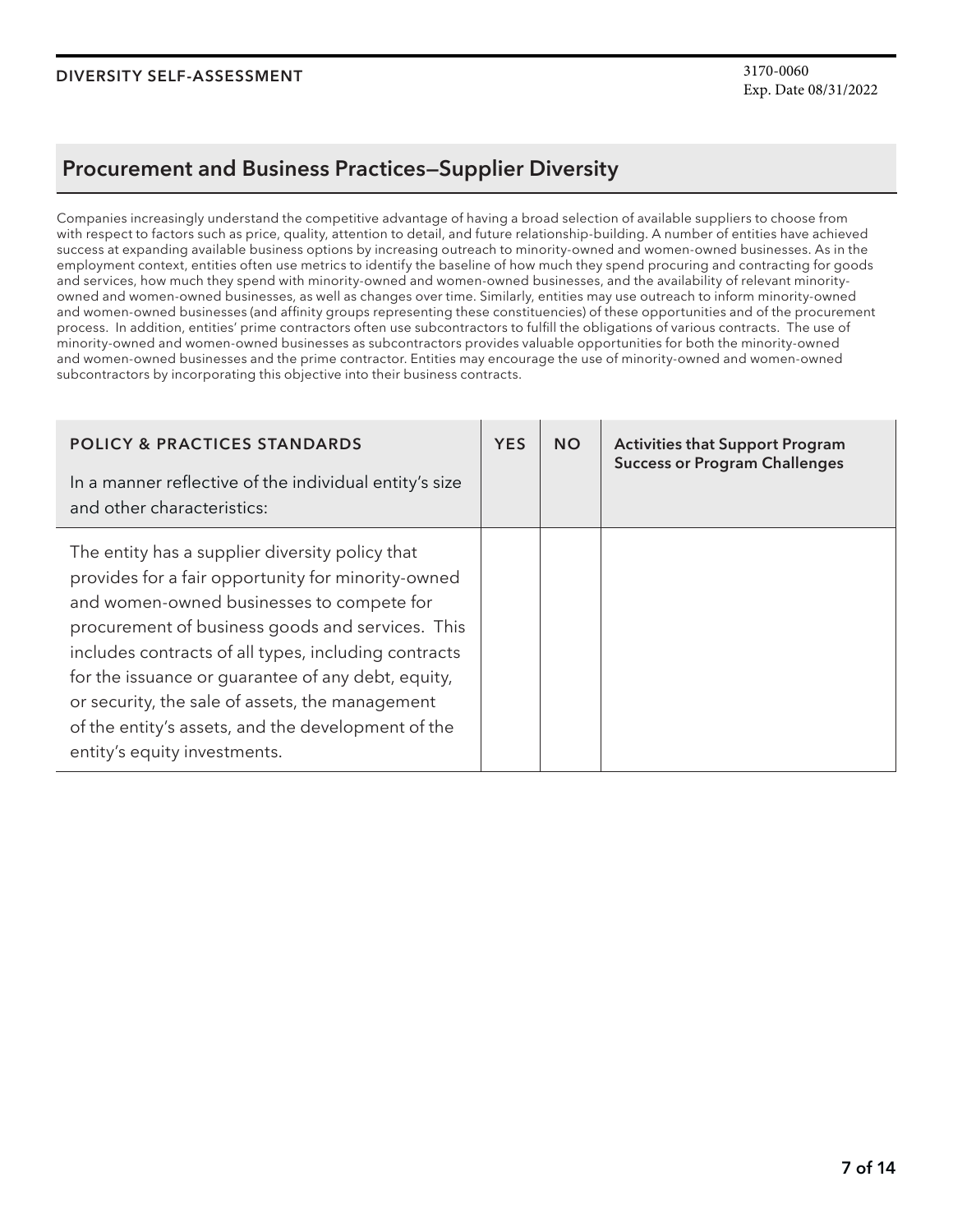| <b>POLICY &amp; PRACTICES STANDARDS</b><br>The entity has methods to evaluate its supplier<br>diversity, which may include metrics and analytics<br>related to: | <b>YES</b> | <b>NO</b> | <b>Activities that Support Program</b><br><b>Success or Program Challenges</b> |
|-----------------------------------------------------------------------------------------------------------------------------------------------------------------|------------|-----------|--------------------------------------------------------------------------------|
| Annual procurement spending.                                                                                                                                    |            |           |                                                                                |
| Percentage of contract dollars awarded to<br>minority-owned and women-owned businesses by<br>race, ethnicity, and gender.                                       |            |           |                                                                                |
| Percentage of contracts with minority-owned and<br>women-owned business subcontractors.                                                                         |            |           |                                                                                |

| <b>POLICY &amp; PRACTICES STANDARDS</b><br>The entity has practices to promote a diverse<br>supplier pool, which may include:                                    | <b>YES</b> | <b>NO</b> | <b>Activities that Support Program</b><br><b>Success or Program Challenges</b> |
|------------------------------------------------------------------------------------------------------------------------------------------------------------------|------------|-----------|--------------------------------------------------------------------------------|
| Outreach to minority-owned and women-owned<br>contractors and representative organizations.                                                                      |            |           |                                                                                |
| Participation in conferences, workshops,<br>and other events to attract minority-owned<br>and women-owned firms and inform them of<br>contracting opportunities. |            |           |                                                                                |
| An ongoing process to publicize its procurement<br>opportunities.                                                                                                |            |           |                                                                                |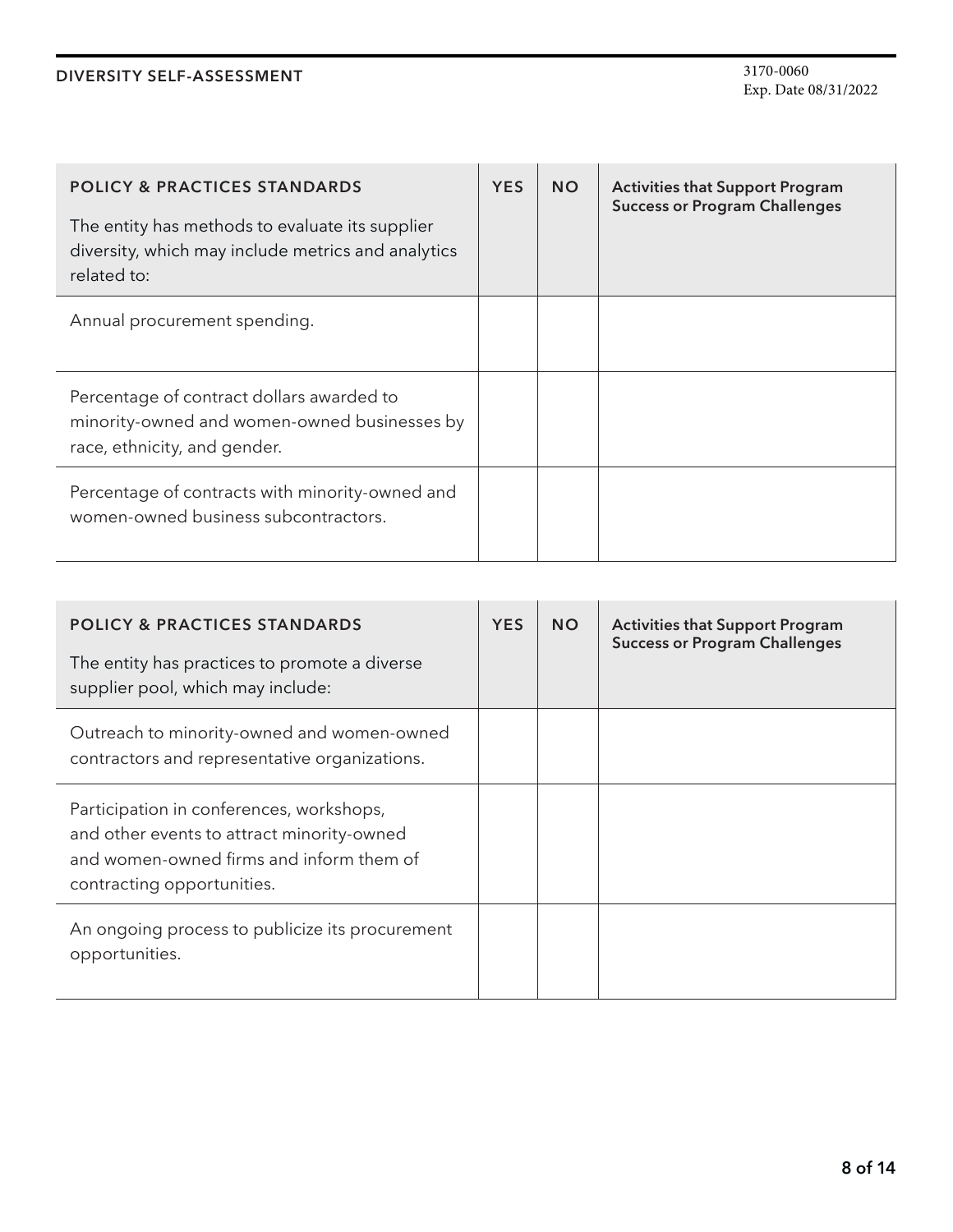### **Practices to Promote Transparency of Organizational Diversity and Inclusion**

Transparency and publicity are important aspects of assessing diversity policies and practices. Greater awareness and transparency give the public information to assess those policies and practices. Entities publicize information about their diversity and inclusion efforts through normal business methods, which include displaying information on their websites, in their promotional materials, and in their annual reports to shareholders, if applicable. By making public an entity's commitment to diversity and inclusion, its plans for achieving diversity and inclusion, and the metrics it uses to measure success in both workplace and supplier diversity, an entity informs a broad constituency of investors, employees, potential employees, suppliers, customers, and the general community about its efforts. The publication of this information can make new markets accessible for minorities and women and illustrate the progress made toward an important business goal.

| <b>POLICY &amp; PRACTICES STANDARDS</b><br>In a manner reflective of the individual entity's<br>size and other characteristics, the entity is<br>transparent with respect to its diversity and<br>inclusion activities by making the following<br>information available to the public annually<br>through its website or other appropriate<br>communication methods. | <b>YES</b> | <b>NO</b> | <b>Activities that Support Program</b><br><b>Success or Program Challenges</b> |
|----------------------------------------------------------------------------------------------------------------------------------------------------------------------------------------------------------------------------------------------------------------------------------------------------------------------------------------------------------------------|------------|-----------|--------------------------------------------------------------------------------|
| The entity publicizes its diversity and inclusion<br>strategic plan.                                                                                                                                                                                                                                                                                                 |            |           |                                                                                |
| The entity publicizes its policy on its<br>commitment to diversity and inclusion.                                                                                                                                                                                                                                                                                    |            |           |                                                                                |
| The entity is transparent about its progress<br>toward achieving diversity and inclusion in its<br>workforce and procurement activities, which<br>may include the entity's current workforce and<br>supplier demographic profiles.                                                                                                                                   |            |           |                                                                                |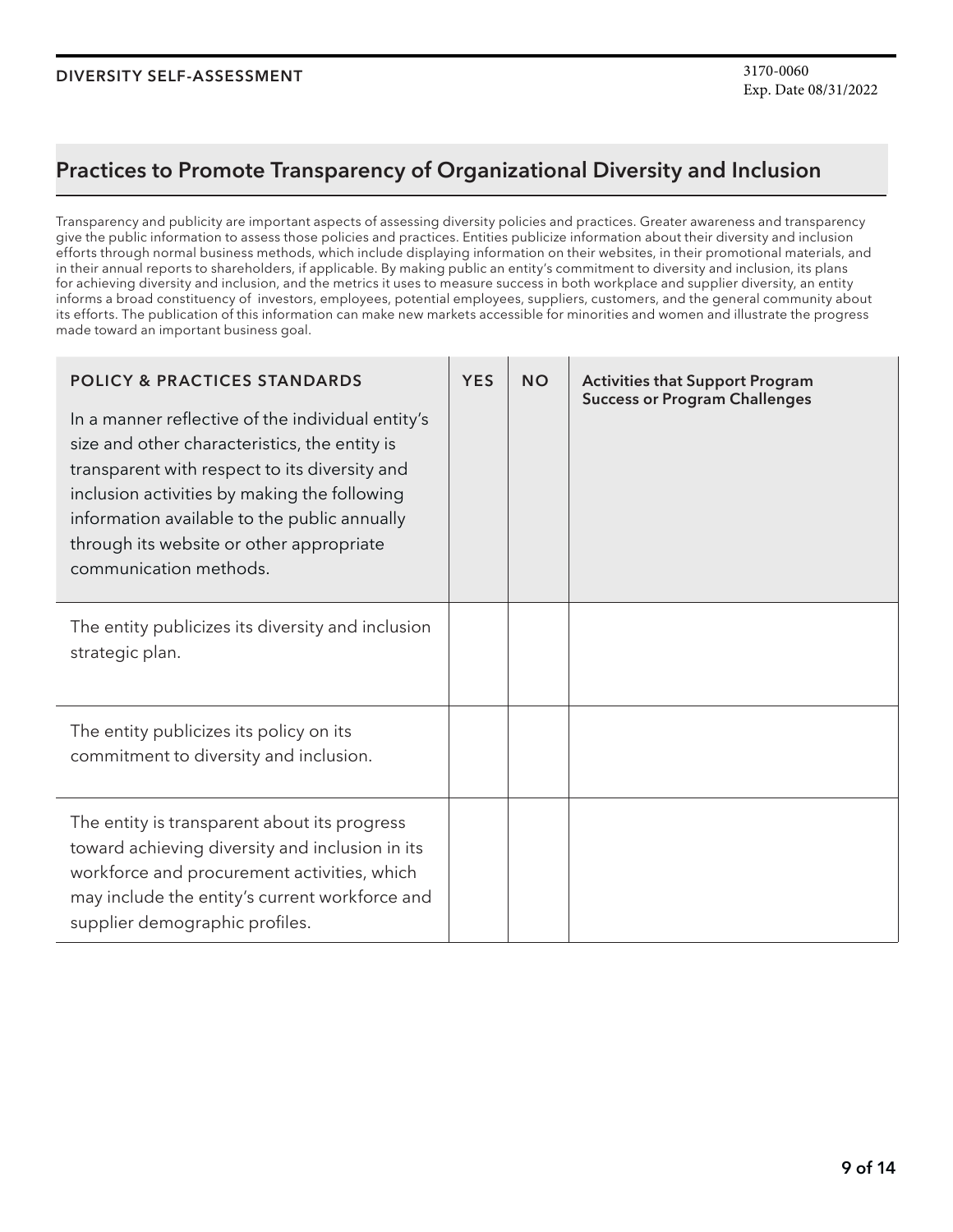# **Practices to Promote Transparency of Organizational Diversity and Inclusion cont.**

| <b>POLICY &amp; PRACTICES STANDARDS</b><br>The entity publicizes its opportunities to<br>promote diversity, which may include: | <b>YES</b> | <b>NO</b> | <b>Activities that Support Program</b><br><b>Success or Program Challenges</b> |
|--------------------------------------------------------------------------------------------------------------------------------|------------|-----------|--------------------------------------------------------------------------------|
| Current employment and procurement<br>opportunities.                                                                           |            |           |                                                                                |
| Forecasts of potential employment and<br>procurement opportunities.                                                            |            |           |                                                                                |
| The availability and use of mentorship and<br>developmental programs for employees and<br>contractors.                         |            |           |                                                                                |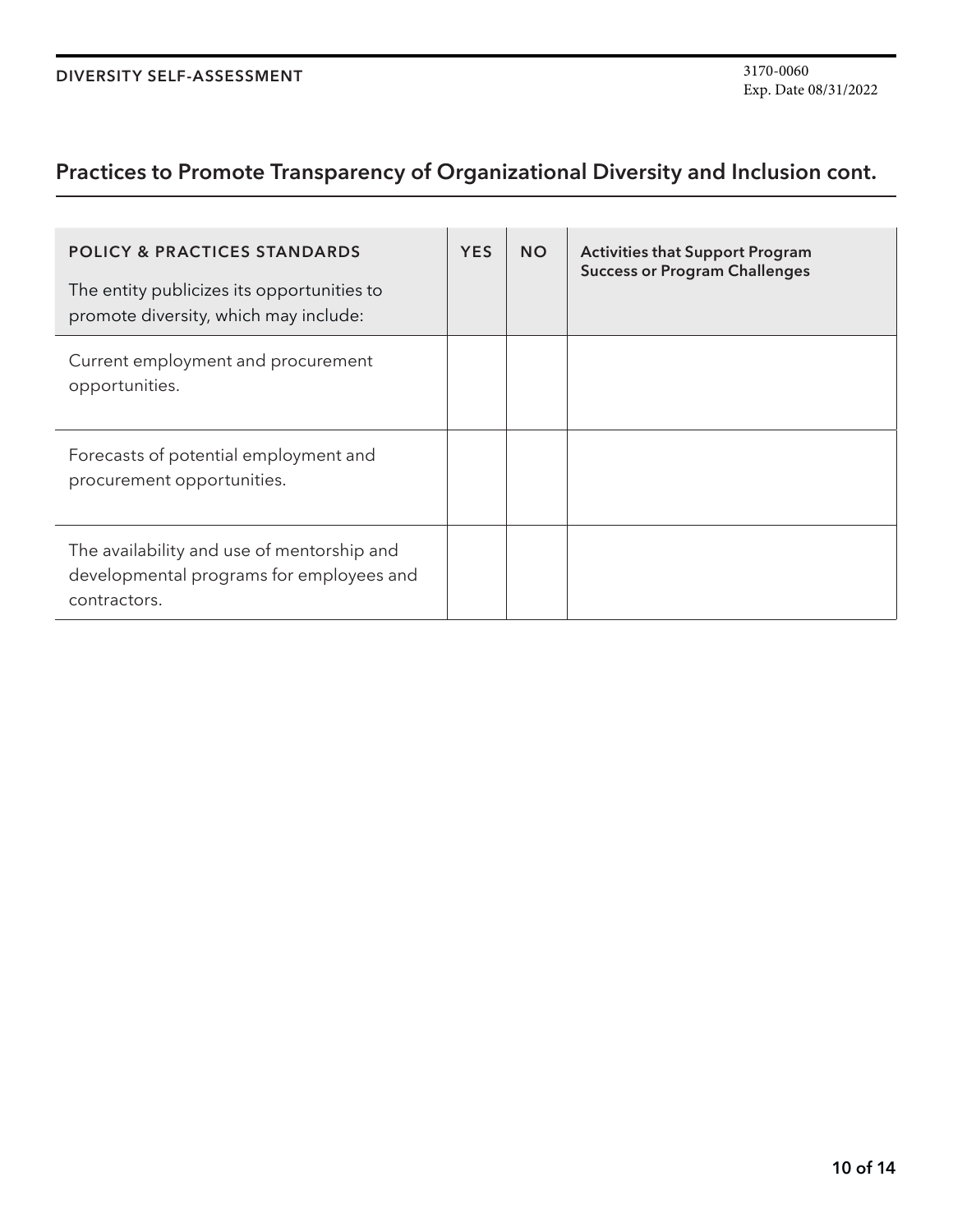### **Entities' Self-Assessment**

Entities that have successful diversity policies and practices allocate time and resources to monitoring and evaluating performance under their diversity policies and practices on an ongoing basis. Entities are strongly encouraged to disclose their diversity policies and practices, as well as information related to their assessments, to the Bureau and the public.

| <b>POLICY &amp; PRACTICES STANDARDS</b><br>In a manner reflective of the individual entity's<br>size and other characteristics: | <b>YES</b> | <b>NO</b> | <b>Activities that Support Program</b><br><b>Success or Program Challenges</b> |
|---------------------------------------------------------------------------------------------------------------------------------|------------|-----------|--------------------------------------------------------------------------------|
| The entity conducts an assessment of its<br>diversity policies and practices annually.                                          |            |           |                                                                                |
| The entity monitors and evaluates its<br>performance under its diversity policies and<br>practices on an ongoing basis.         |            |           |                                                                                |
| The entity publishes information pertaining<br>to its assessment of its diversity policies<br>and practices.                    |            |           |                                                                                |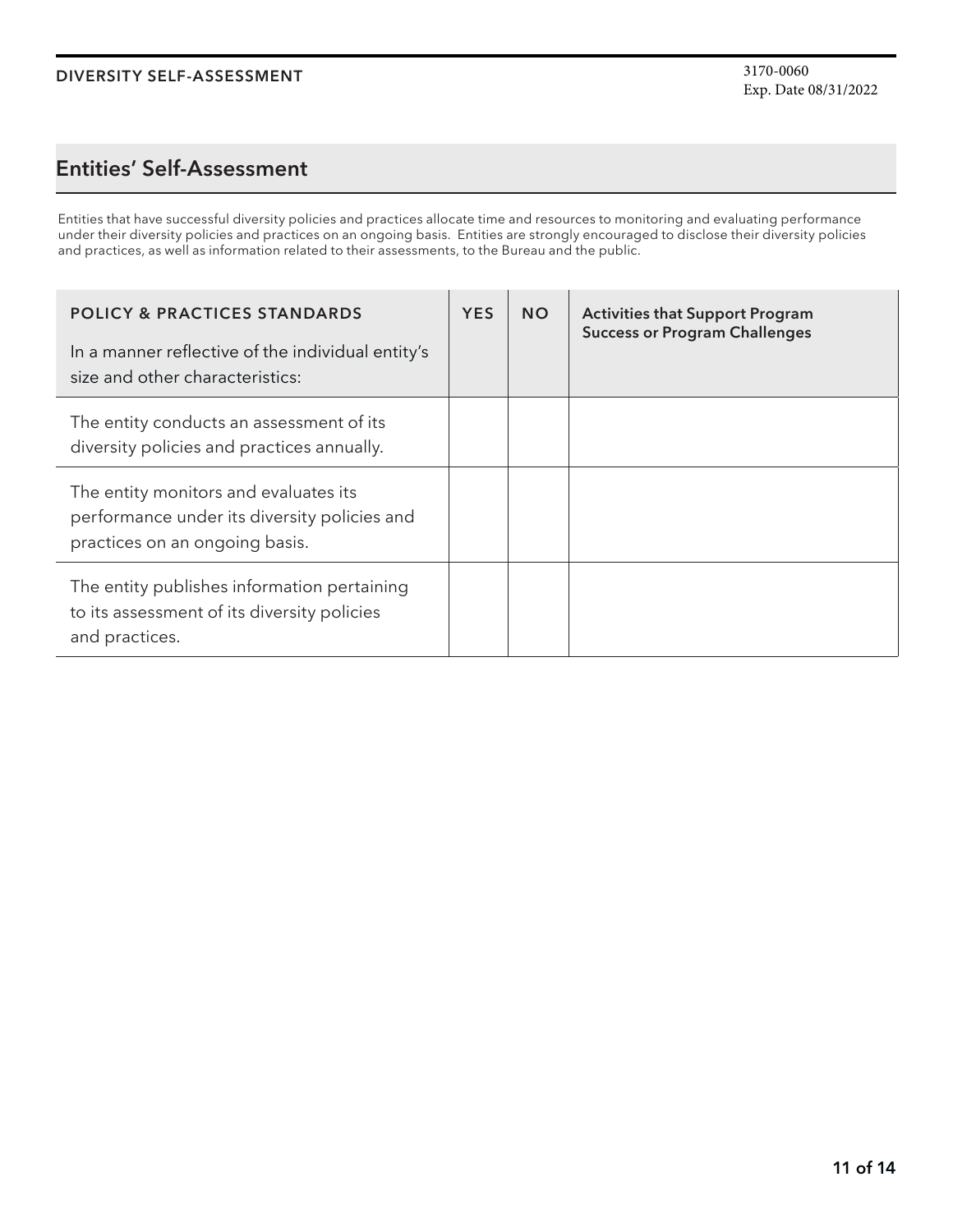### **Diversity Data**

### **WORKFORCE PROFILE**

| What are the numbers and percentages of women<br>and minorities in the entity's total workforce for the<br>period covered by this assessment?                                               | <b>TOTAL</b><br><b>WORKFORCE</b>                                                          | <b>NUMBER OF</b><br><b>WOMEN</b><br>PERCENT OF<br><b>WOMEN</b> | <b>NUMBER OF</b><br><b>MINORITIES</b><br>PERCENT OF<br><b>MINORITIES</b> |
|---------------------------------------------------------------------------------------------------------------------------------------------------------------------------------------------|-------------------------------------------------------------------------------------------|----------------------------------------------------------------|--------------------------------------------------------------------------|
| What are the numbers and percentages of women<br>and minorities in the entity's Executive/Senior Level<br>Officials and Managers job category for the period<br>covered by this assessment? | <b>TOTAL EXECUTIVE/</b><br><b>SENIOR LEVEL</b><br><b>OFFICIALS AND</b><br><b>MANAGERS</b> | NUMBER OF<br><b>WOMEN</b><br>PERCENT OF<br><b>WOMEN</b>        | NUMBER OF<br><b>MINORITIES</b><br>PERCENT OF<br><b>MINORITIES</b>        |
| What are the numbers and percentages of women<br>and minorities of the entity's Board of Directors for<br>the period covered by this assessment?                                            | <b>TOTAL BOARD</b><br><b>MEMBERS</b>                                                      | <b>NUMBER OF</b><br><b>WOMEN</b><br>PERCENT OF<br><b>WOMEN</b> | <b>NUMBER OF</b><br><b>MINORITIES</b><br>PERCENT OF<br><b>MINORITIES</b> |

#### **PROCUREMENT - SUPPLIER DIVERSITY** What is the entity's total annual procurement spend for the period covered by this assessment with women- and minority-owned businesses compared with the total procurement spend with all vendors and suppliers? NUMBER OF WOMEN-OWNED SPEND PERCENTOF WOMEN-OWNED SPEND NUMBER OF MINORITY-OWNED SPEND PERCENT OF MINORITY-OWNED SPEND